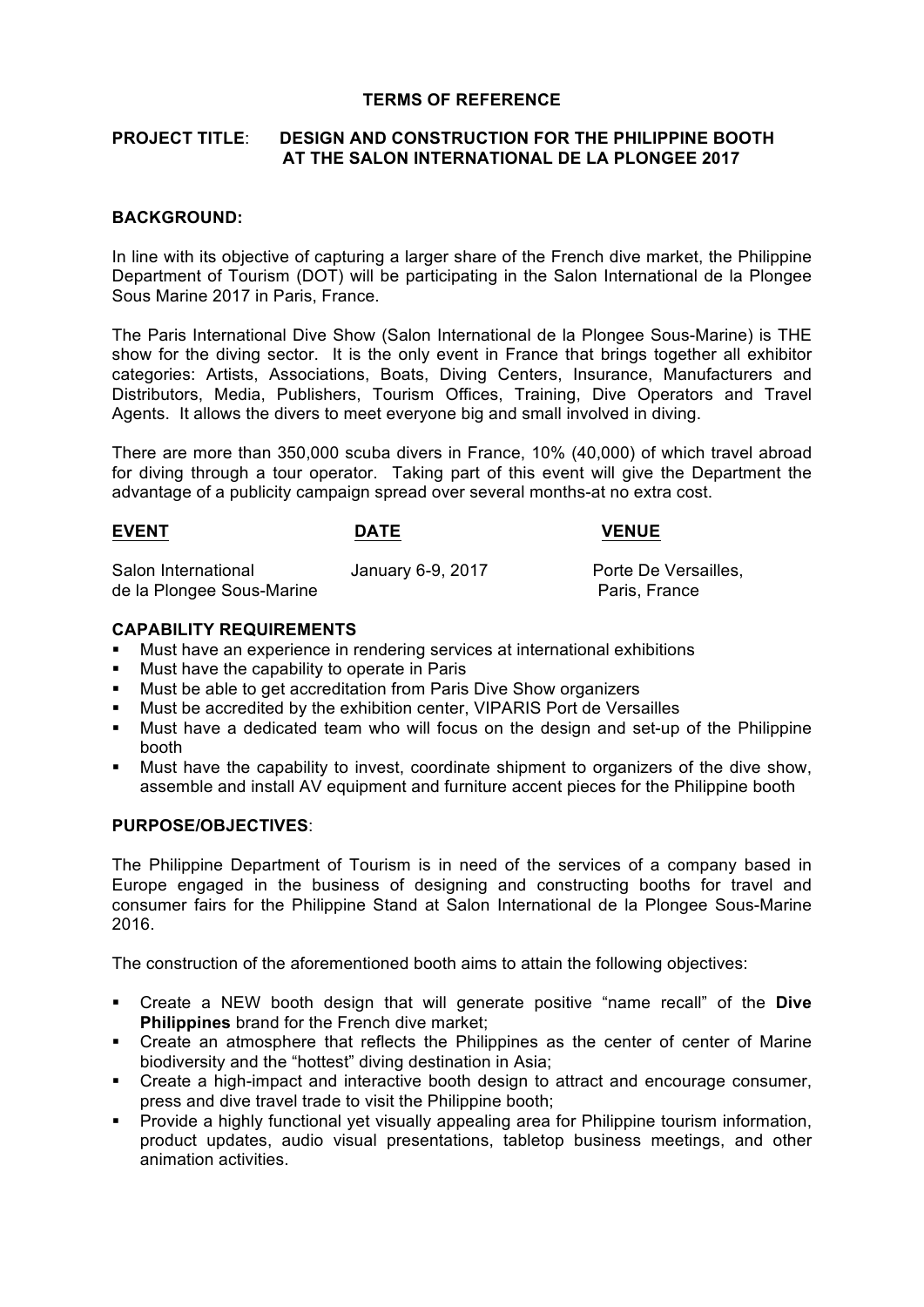To be able to achieve the above-mentioned objectives, bidders shall submit a proposed design and layout for the aforementioned stand.

## **SCOPE OF WORK/DELIVERABLES**

The Philippine Department of Tourism requires a package of services for the following:

A. Booth design, strictly following the rules and regulations set by the fair organizers.

#### Booth Details

- 1. Size: 8*0 sq. m*. / Island stand (4 sides open/ 4 corners)
- 2. Layout
	- LED wall that will project dive videos and images in the Philippines
	- Should provide individual negotiating tables for each Philippine exhibitor located along the perimeter of the stand (*tentatively for 10 exhibitors*)
	- 1 VIP reception/Lounge area
	- A Philippine Information counter
	- Storage area
	- Kitchen with small dining area for the Philippine delegation
- 3. General stand design theme: **DIVE PHILIPPINES**
- 4. Specific stand requirements
	- Stand construction inclusive of walls, storage, kitchen, wardrobe (with lockable lockers) and VIP area
	- Printing of appropriate backdrop visuals/ overhead ceiling banners/ interior decor as appropriate, fresh plants and flowers, sufficient lighting to convey a tropical island setting and other decorative elements following the general theme as a dive destination
	- Elevated carpeted flooring to cover the electrical wiring and connections
	- Philippine Information Counter should have the following: at least 2 high chairs, 42" inch LCD screen, power outlet, lockable cabinets, brochure racks, exhibitor directory and stand layout, appropriate visuals and accessories
	- Individual work stations should have the following: 1 table/counter with lockable storage cabinet, 2 high-chairs, individual electric outlets and adaptors, company signage and table/counter centrepiece. Printing/Production of individual standees / image banners for each participating company (size: 160 cm. X 60 cm. or as maybe appropriate)
	- Storage room where Philippine delegation can keep their materials and should have the following: storage shelves, lockers, coat hangers, shelves for brochures and kitchen items, mirror and lockable doors
	- Service kitchen and dining area should have the following: hot and cold water dispenser, coffee maker or coffee dispenser, water percolator, small refrigerator, porcelain cups and saucers for VIP guests (per approximate quantity requirement), cutlery set for VIP guests (per approximate quantity requirement), glasses for VIP guests (per approximate quantity requirement), serving trays (per approximate quantity requirement), storage cabinet and shelves, trash bins with ample supply of trash bags, small eating area with counters and bar stools, lockable door.
	- VIP reception/Lounge area should have the following: lounge chairs, center table, 42"LCD screens and CD/DVD/USB player, appropriate lighting and accessories